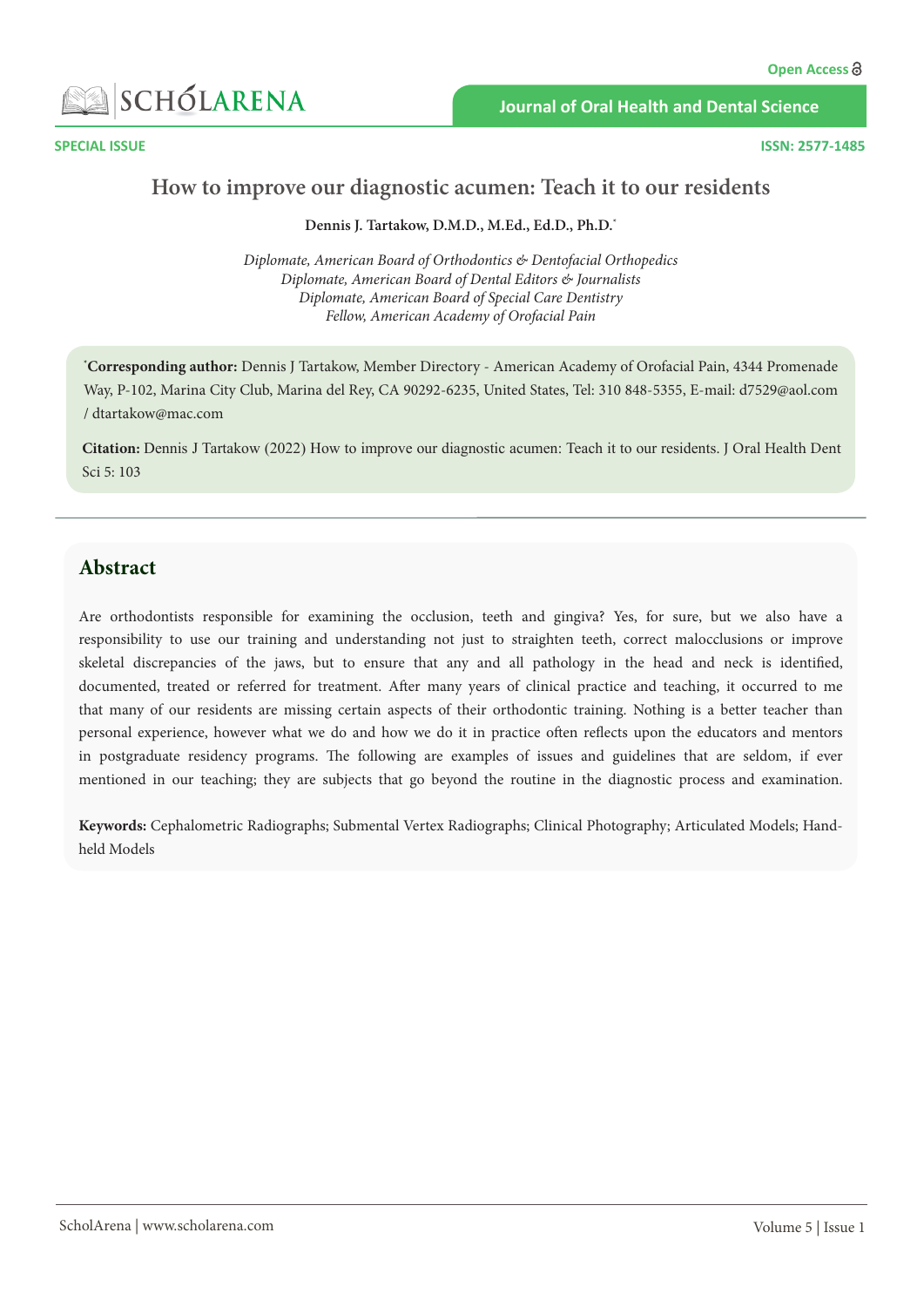# **Introduction**

1. **Documentation** is the most glaring problem that is often overlooked in resident training, mostly because it is assumed that the resident knows how to write and what to write in all correspondences, diagnostic letters and patient charts, but do they? Most do not! We must prepare them to speak before a group of individuals, to address a judge and jury in the courtroom and most important, we must educate them to document correctly, writing with proper English. Speaking clearly and writing properly are THE most important aspects of documentation for communicating our thoughts, treatment plans, problems, objectives and projected outcomes. Writing clearly in a patient's chart can make a big difference years later when asked to review a patient's record and we cannot even remember the patient's name, let alone treating them.

Ask any medical malpractice attorney about how well dentists or orthodontists document properly in a patient's treatment chart… you will be mortified. Most clinicians do not take the time to write adequate notes, explaining or identifying problems encountered such as compliance, oral hygiene, lack of proper appliance care, etc., besides writing so poorly that whatever is written either cannot be deciphered or makes little or no sense. Not only are many notations illegible, but they are also often written with shortcuts and abbreviations only known to that clinician. Most chart entries are too short, incomplete, unacceptable and inadequate. These situations occur much too often and are a poor reflection on the educators because this is our responsibility.

2. **Cephalometric radiographs** can provide much more diagnostic information than measuring lines and angles by looking beyond the teeth. As a broad scan it can be used to find pathology other than dental disease. Not too long ago, a recently graduated orthodontic resident came to me beaming, stating that because of his diagnostic lectures, he spotted a carotid artery calcification on a routine cephalometric radiograph of a new 24-year-old patient. Presenting with no familial or personal medical history of high cholesterol or heart disease, this calcification was never diagnosed and unbeknown to the patient. According to the vascular surgeon who removed the calcification, this pick up saved the patient's life.

A cephalometric radiograph can help in diagnosing cervical vertebrae problems, disc disease and other spinal abnormalities. Tonsil and adenoid enlargements that contribute to airway impingement, open mouth breathing, high palatal vault, open bite, etc. can also be identified on a cephalometric radiograph. The list goes on but such pick-ups can only be found if the doctor takes the time to examine the x-ray in greater detail.

3. **Submental vertex radiographs (SMV) and posterior-anterior x-rays (PA)** can and do show expansile lesions of the mandible whereas the panorex and cephalometric x-rays often do not. Such was the case of an 18-year-old female patient who had an asymptomatic mandibular swelling and was eventually diagnosed as fibrous dysplasia. The diagnosis of fibrous dysplasia in a patient raises important questions for the orthodontist such as: (a) can a patient with fibrous dysplasia be treated with orthodontics, or (b) what are the contraindications to moving teeth in the presence of fibrous dysplasia? A rare finding indeed, but both of these views are extremely valuable tools that can facilitate early diagnosis of other pathology, especially vertebral problems caused by benign and malignant disease processes.

The SMV and PA are omnipotent in diagnosing skeletal midline discrepancies. Midline deviations are often misdiagnosed and labeled as a dental problem, when in fact there is an underlying skeletal asymmetry in the maxilla, mandible or both. Midline issues and diagnoses can easily be confirmed by using these two radiographs that beautifully demonstrate when the left and right mandibular corpi are unequal in length. How often do we blame a cephalometric radiograph with non-superimposed porion images on technique, when in fact (a) the PA view identifies the length of the mandibular rami to be unequal in length, or (b) the SMV view identifies the length of the mandibular corpi to be unequal in length. Consequences of missing this astute diagnosis can have daunting and dire treatment results. Besides, attempting to move a maxillary or mandibular dental midline may be like shoveling sand back to the ocean when the tide is coming in…a sure miscalculation that will result in relapse. These additional views can prevent misdiagnosis, poor treatment results and explain or even lead to understanding the etiology of a patient's malocclusion: Is it skeletal, dental or both?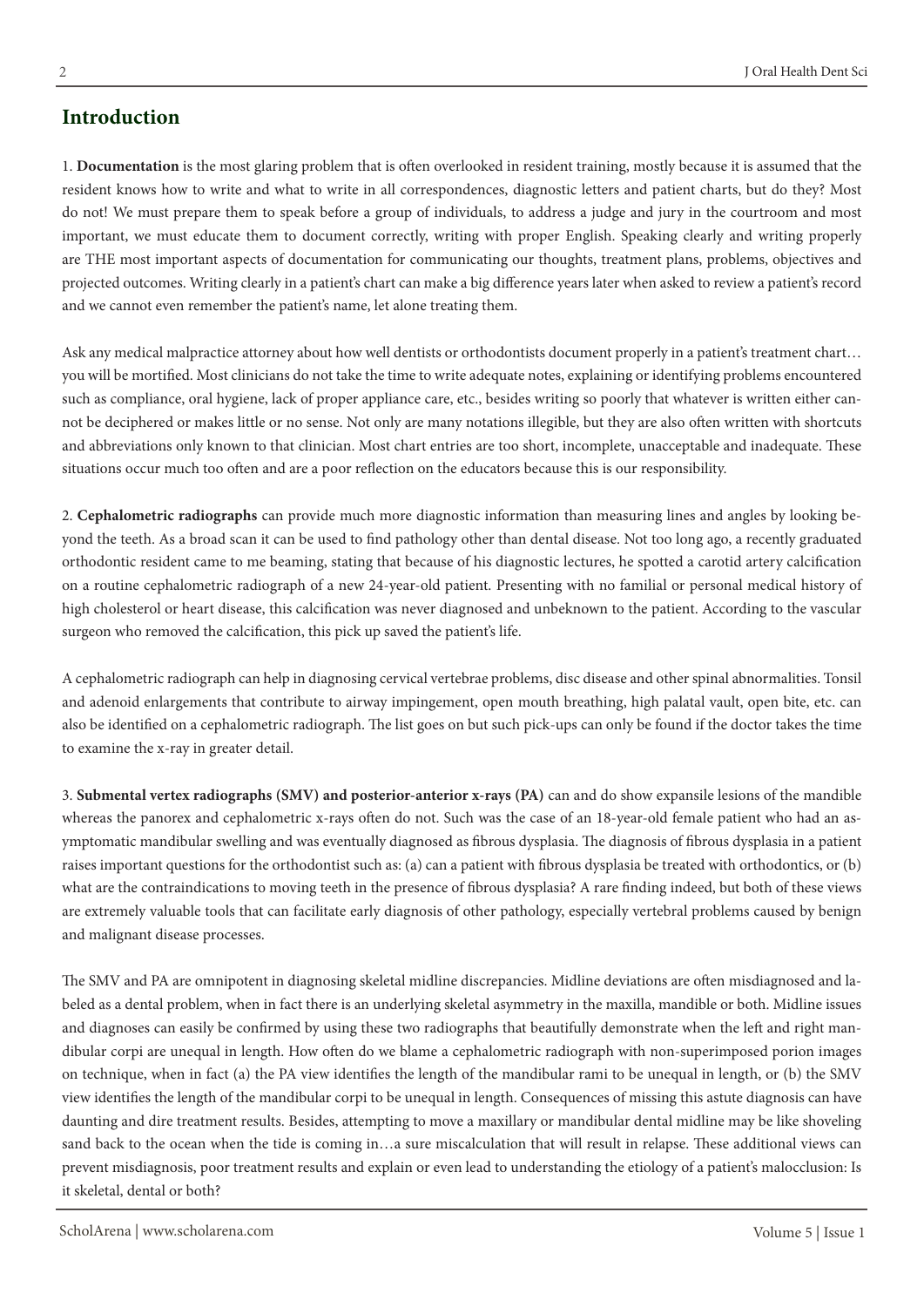Nothing is a better teacher than personal experience(s) regarding what we do and how we do it in our practices. Expert training is a reflection on the educators and mentors in postgraduate residency programs. The following considerations are important subjects in the diagnostic process and examination; they are especially valuable and significant for the orthodontic resident to recognize.

4. **Clinical photography** often demonstrates dermatological diseases, tumors and other pathology of the head and neck. We can diagnose important health issues by taking the time to look. Diagnosing diseases of the skin in our patients, e.g. squamous cell carcinoma, basal cell carcinoma, melanoma, etc., is an astute part of our responsibility and demonstrates good judgment as a doctor. Because orthodontists take so many clinical photographs, very little time is required to scan for such pathology prior to examining facial structures and the dentition. Accuracy and precision are extremely important; for example, in the intraoral photo below, (fig.1) is this documentation of an aberrant occlusal plane can't or just sloppy photography?



(Cobourne & DiBase, 2010, p. 25)

Clinical photography can identify many diseases of facial expression or appearance. Facial diseases are often related to development or physiology and can affect facial structure, facial behavior or both. Through clinical photography, we can teach the resident how to recognize various signs in the face that indicate particular diseases. Signs of facial diseases include (a) changes in appearance, (b) alterations of muscular movement, and (c) behavioral expression. Facial signs are often used to diagnose the presence of certain diseases that can be diagnosed via clinical photography. The most obvious relationships between facial signs and disease are for the genetic and congenital diseases. Specific genetic abnormalities cause such diseases as Lesch-Nyhan, Down Syndrome and Cornelia DeLange syndrome, producing specific patterns of facial abnormality. Certain congenital diseases such as fetal alcohol syndrome, cretinism and hydrocephaly also produce specific facial signs and symptoms. Many infectious diseases can be diagnosed from facial signs, e.g. Lyme disease, Fifth disease, shingles and HIV infection.

5. **Articulated Models** are not as popular as hand-held models and most orthodontists never consider using an articulator, except for surgical cases, due to the amount of preparation time that it takes. Articulated models can be extremely helpful in diagnosing and treatment planning as well as for medical-legal protection. When documenting a patient who has an asymmetry, such as when the can't of the occlusal plane is not level, hand-held models are often prepared inaccurately, without demonstrating the exact degree of incongruity or anomaly of the dentitiion in relationship to the surrounding tissues of the skull (fig. 2). Articulated models provide an excellent portrayal and accurate dento-skeletal relationship of the patient, especially when compared to hand-held models.